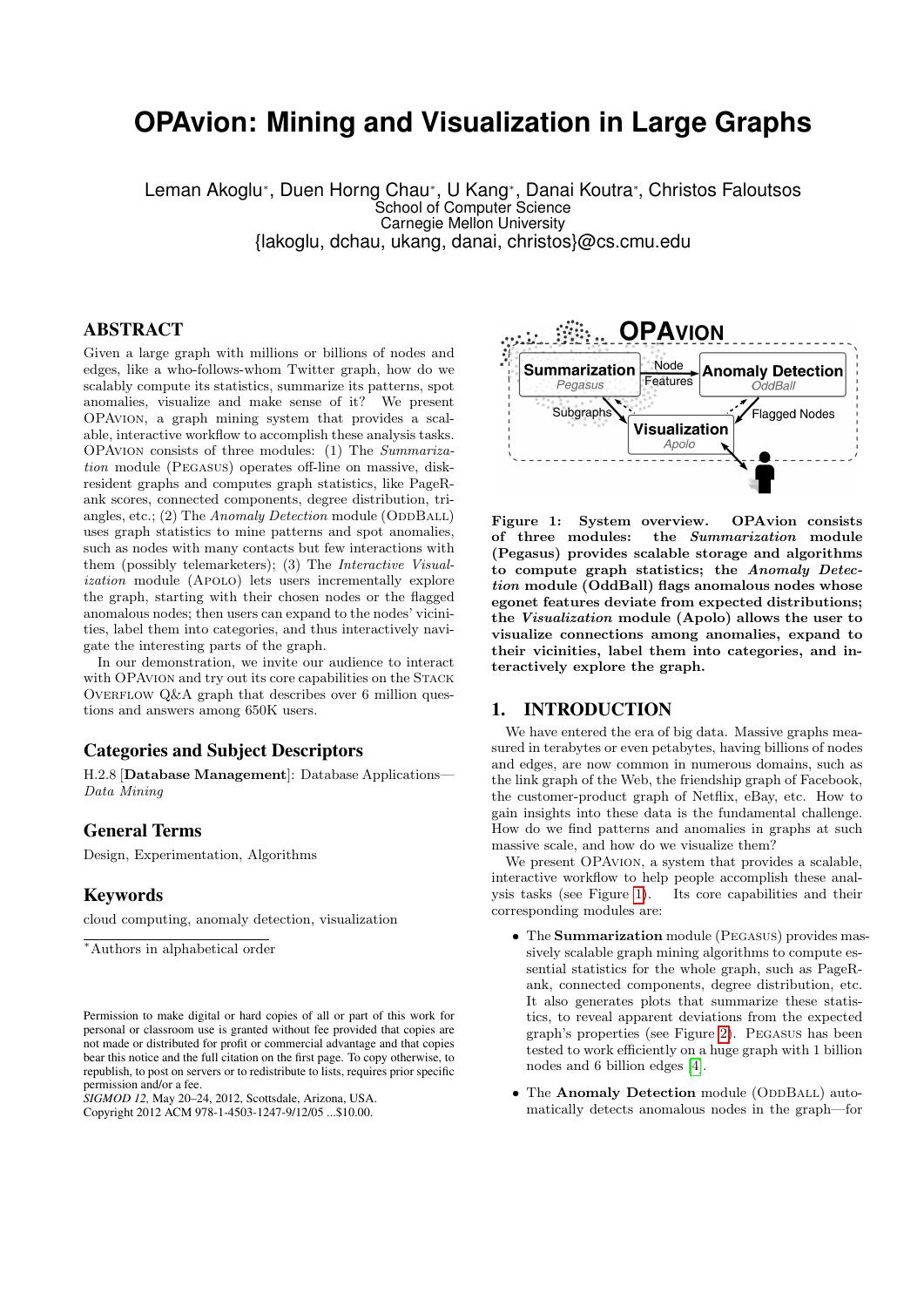each node, ODDBALL extracts features from its egonet (induced subgraph formed by the node and its neighbors) and flags nodes whose feature distributions deviate from those of other nodes'. Example features include: number of nodes, total edge weight, principal eigenvalue, etc. These flagged nodes are great points for analysis, as they are potentially new and significant information (see Figure [3a](#page-2-0) for example anomalies).

• The Visualization module (APOLO) provides an interactive visualization canvas for analysts to further their investigation. For example, flagged anomalous nodes can be transferred to the visualization to show their connections (see Figure [3b](#page-2-0)). Different from most graph visualization packages that visualize the full graph, Apolo uses a built-in machine learning method called BELIEF PROPAGATION to guide the user to expand to other relevant areas of the graph; the user specifies nodes of interest as exemplars and Apolo suggests nodes that are in their close proximity, and their induced subgraphs, for further inspection.

We will demonstrate how OPAvion tightly integrates the above modules and combines their strengths to support the analysis workflow: (1) Run in offline mode, the Summarization module (Pegasus) stores the full graph, computes graph statistics and each node's egonet features; (2) The Anomaly Detection module (ODDBALL) retrieves egonet features from Pegasus to perform real-time detection of anomalous nodes, and generates interactive plots that rank and highlight them; (3) The user can choose among those flagged nodes and instruct the Visualization module (Apolo) to visualize them, to reveal non-trivial connections among them (see Figure [3](#page-2-0) for an example); the user can also spatially arrange nodes, label them into categories, and expand to the nodes' neighborhoods to incrementally explore interesting parts of the graph.

Our audience will be invited to try out the core capabilities of OPAVION on the STACK OVERFLOW Q&A graph (<http://stackoverflow.com>), which describes over 6 million questions and answers among 650K users. In the graph, nodes are STACK OVERFLOW users, and a directed edge points from the user who asks a question, to the user who answers it.

# 2. SYSTEM OVERVIEW

OPAvion consists of three modules: Summarization, Anomaly Detection, and Visualization. The block-diagram in Figure [1](#page-0-0) shows how they work together in OPAvion. The following subsections briefly describe how each module works.

#### <span id="page-1-1"></span>2.1 Summarization

How do we handle graphs with billions of nodes and edges, which do not fit in memory? How to use parallelism for such Tera- or Peta-scale graphs? PEGASUS provides massively scalable graph mining algorithms to compute a carefully selected set of statistics for the whole graph, such as diameter, PageRank, connected components, degree distribution, triangles, etc. Pegasus is based on the observation that many graph mining operations are essentially repeated matrix-vector multiplications. Based on the observation, Pegasus implements a very important primitive called GIM-V (Generalized Iterated Matrix-Vector multiplication)

which is a generalization of the plain matrix-vector multiplication. Moreover, Pegasus provides fast algorithms for GIM-V in MAPREDUCE, a distributed computing platform for large data, achieving (a) good scale-up on the number of available machines and edges, and (b) more than 9 times faster performance over the non-optimized GIM-V.

Here is the list of the algorithms supported by Pegasus. Structure Analysis. Pegasus extracts various features in graphs, including degree, PageRank scores, personalized PageRank scores, radius [\[5\]](#page-3-1), diameter, and connected components [\[4\]](#page-3-0). The extracted features can be analyzed for finding patterns and anomalies. For example, degree or connected component distributions of real world graphs often follow a power law as shown in Figure [2,](#page-1-0) and the deviations from the power law line indicate an anomaly (e.g. spammers in social networks, and a set of web pages replicated from a template).



<span id="page-1-0"></span>Figure 2: Degree distribution in 'Stack Overflow' Q&A graph. Real world graphs often have powerlaw degree distribution, as marked with the red line, and the deviations from the power law line indicate anomalies (e.g. replicated 'robots' in social networks).

Eigensolver. Given a graph, how can we compute nearcliques, the count of triangles, and related graph properties? All of them can be found quickly if we have the first few eigenvalues and eigenvectors of the adjacency matrix of the graph [\[6,](#page-3-2) [3\]](#page-3-3). Despite their importance, existing eigensolvers do not scale well. Pegasus provides a scalable eigensolver [\[3\]](#page-3-3) which can handle billion-scale, sparse matrices. An application of the eigensolver is the triangle counting which can be used to find interesting patterns. For example, the analysis of the number of participating triangles vs. the degree ratio in real world social networks reveals a surprising pattern: few nodes have the extremely high ratio, indicating spamming or tightly connected suspicious accounts.

#### 2.2 Anomaly Detection

The anomaly detection module ODDBALL [\[1\]](#page-3-4) consists of three main components: (1) feature extraction, (2) pattern mining, and (3) anomaly detection. In the following we explain each component in detail.

I. Feature extraction. The first step is to extract features from a given graph that would characterize the nodes. We choose to study the local neighborhood, that is the 'egonet', features of each node. More formally, an egonet is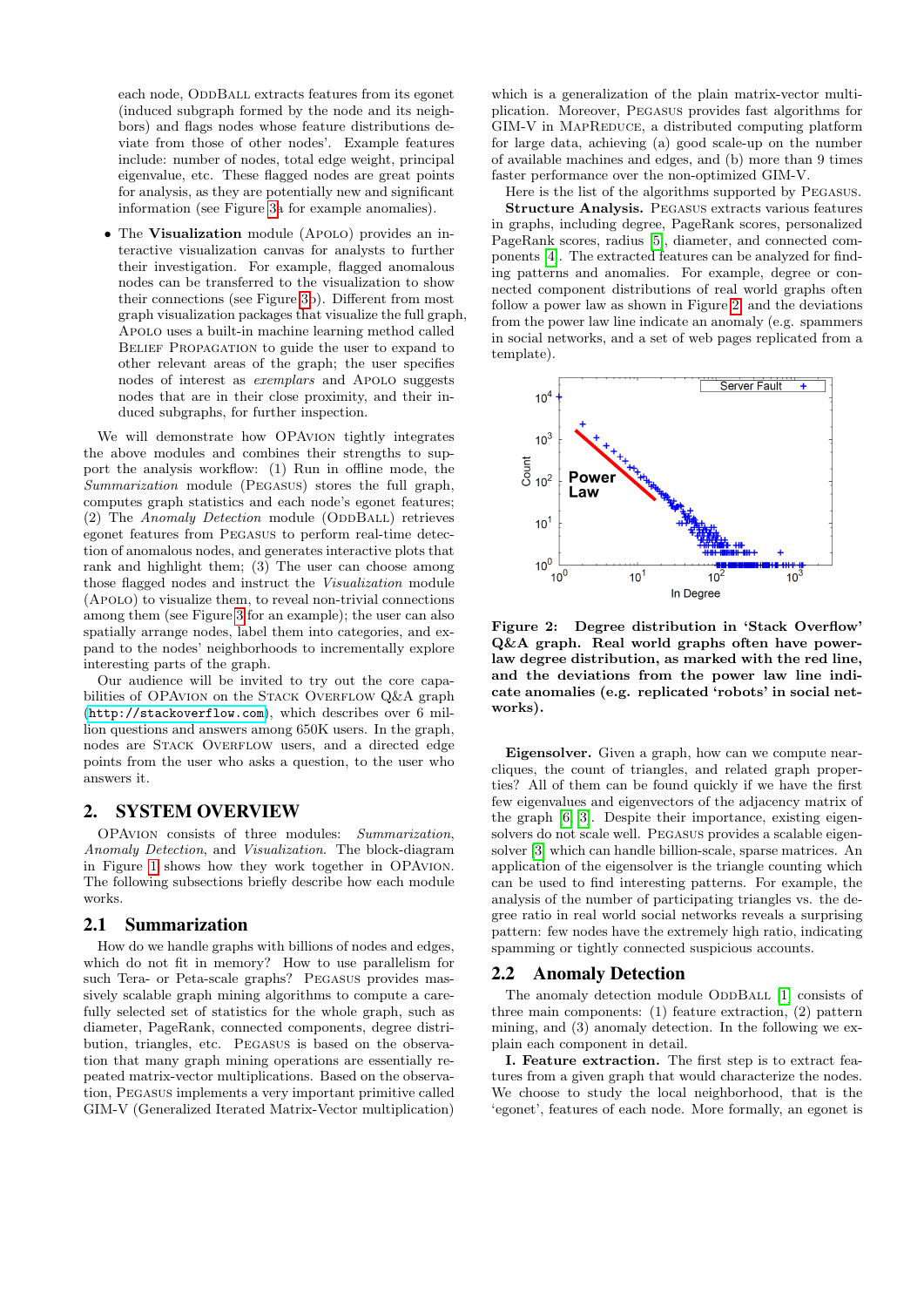

<span id="page-2-0"></span>Figure 3: (a) Illustration of Egonet Density Power Law on the 'Stack Overflow' Q&A graph. Edge count  $E_i$ versus node count  $N_i$  (log-log scales); red line is the least squares fit on the median values (dark blue circles) of each bin; dashed black and blue lines have slopes 1 and 2 respectively, corresponding to stars and cliques. The top anomalies deviating from the fit are marked with triangles. (b): Screenshot of the visualization module working with the anomaly detection module, showing a "star" (Sameer, at its center, is a red triangle flagged on the left plot), and a "near-clique" (blue triangles). Nodes are Stack Overflow users and a directed edge points from a user who asks a question, to another user who answers it. Node size is proportional to node's in-degree. Here, user Sameer (the star's center) is a maven who has answered a lot of questions (high in-degree) from other users, but he has never interacted with the other mavens in the near-clique who have both asked and answered numerous questions.

defined as the induced subgraph that contains the node itself (ego), its neighbors, as well as all the connections between them. Next, we extract several features from the egonets, for example, number of nodes, number of triangles, total weight, eigenvalue, etc. As we extract a dozen of features from all the egonets in the graph, feature extraction becomes computationally the most expensive step, especially for peta-scale graphs. Thanks to the Pegasus module introduced in §[2.1,](#page-1-1) the heavy-lifting of this component is efficiently handled through HADOOP.

II. Pattern mining. In order to understand how the majority of the 'normal' neighborhoods look like (and spot the major deviations, if any), we search for patterns and laws that capture normal behavior. Several of the features we extract from the egonets are inherently correlated. One example is the number of nodes  $N_i$  and edges  $E_i$  in egonet i:  $E_i$  is equal to the number of neighbors (= $N_i - 1$ ) for a perfect star-neighborhood, and is about  $N_i^2$  for a clique-like neighborhood, and thus capture the density of the egonets.

We find that for real graphs the following Egonet Density Power Law holds:  $E_i \propto N_i^{\alpha}$ ,  $1 \leq \alpha \leq 2$ . In other words, in log-log scales  $E_i$  and  $N_i$  follow a linear correlation with slope  $\alpha$ . Fig. [3](#page-2-0) illustrates this observation, for the example dataset 'Stack Overflow' Q&A graph, in which nodes represent the users and edges to their question answering interactions. Plots show  $E_i$  versus  $N_i$  for every egonet (green points); the larger dark blue circles are the median values for each bucket of points after applying logarithmic binning on the x-axis  $[1]$ ; the red line is the least squares(LS) fit on the median points (regression on median points together with high influence point elimination ensures a more robust LS fit to our data). The plots also show a dashed blue line of slope 2, that corresponds to cliques, and a black dashed line of slope 1, that corresponds to stars. We notice that the majority of egonets look like neither cliques nor stars, but somewhere inbetween (e.g. exponent  $\alpha$ =1.4 for the example graph in Figure [3\)](#page-2-0). The axes are in log-log scales.

ODDBALL looks for patterns across many feature pairs and their distributions and yields a 'collection' of patterns. Therefore, ODDBALL generates a different ranking of the nodes by anomalousness score for each of these patterns. As a result, it can help anomaly characterization; the particular set of patterns a node violates explains what 'type' of anomaly that node belongs to.

III. Anomaly detection. Finally, we exploit the observed patterns in anomaly detection since anomalous nodes would behave away from the normal pattern. Let us define the y-value of a node i as  $y_i$  and similarly, let  $x_i$  denote the x-value of node i for a particular feature pair  $f(x, y)$ . Given the power law equation  $y = Cx^{\alpha}$  for  $f(x, y)$ , we define the anomaly score of node *i* to be  $score(i) = \frac{max(y_i, Cx_i^{\alpha})}{min(y_i, Cx_i^{\alpha})} *$  $log(|y_i - Cx_i^{\alpha}| + 1)$ , which intuitively captures the "distance" to fitting line". The score for a point whose  $y_i$  is equal to its fit  $Cx_i^{\alpha}$  is 0 and increases for points with larger deviance.

#### 2.3 Interactive Visualization

The Apolo [\[2\]](#page-3-5) module (see Figure [3b](#page-2-0)) provides an interactive environment to visualize anomalous nodes flagged by ODDBALL, and those nodes' neighborhoods, revealing connections that help the user understand why the flagged nodes are indeed anomalous. Should the user want to see